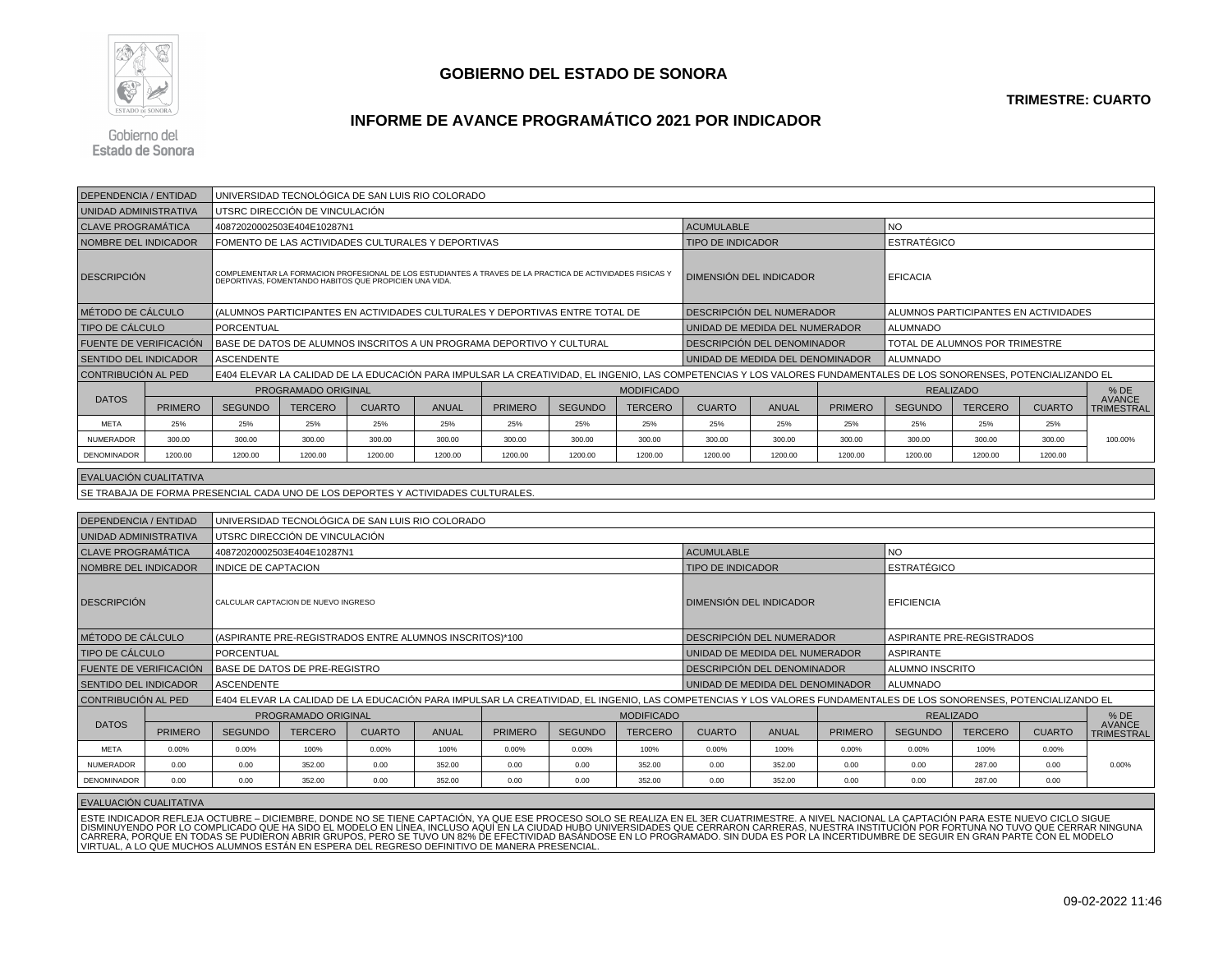

# **INFORME DE AVANCE PROGRAMÁTICO 2021 POR INDICADOR**

Gobierno del **Estado de Sonora** 

| <b>DEPENDENCIA / ENTIDAD</b>                                                                                                          |                | UNIVERSIDAD TECNOLÓGICA DE SAN LUIS RIO COLORADO                                                                                                                    |                                                     |               |              |                                                                                                                                                                                                                                      |                |                   |                                                                                                                                                                                             |                                  |                      |                   |                                              |               |                                    |  |
|---------------------------------------------------------------------------------------------------------------------------------------|----------------|---------------------------------------------------------------------------------------------------------------------------------------------------------------------|-----------------------------------------------------|---------------|--------------|--------------------------------------------------------------------------------------------------------------------------------------------------------------------------------------------------------------------------------------|----------------|-------------------|---------------------------------------------------------------------------------------------------------------------------------------------------------------------------------------------|----------------------------------|----------------------|-------------------|----------------------------------------------|---------------|------------------------------------|--|
| UNIDAD ADMINISTRATIVA                                                                                                                 |                |                                                                                                                                                                     | UTSRC DIRECCIÓN DE ADMINISTRACIÓN Y FINANZAS        |               |              |                                                                                                                                                                                                                                      |                |                   |                                                                                                                                                                                             |                                  |                      |                   |                                              |               |                                    |  |
| <b>CLAVE PROGRAMÁTICA</b>                                                                                                             |                |                                                                                                                                                                     | 40872030002503E404E10287N1                          |               |              |                                                                                                                                                                                                                                      |                |                   | <b>ACUMULABLE</b>                                                                                                                                                                           |                                  |                      | <b>SI</b>         |                                              |               |                                    |  |
| NOMBRE DEL INDICADOR                                                                                                                  |                |                                                                                                                                                                     | ÍNDICE DE EFICIENCIA EN EL EJERCICIO DEL GASTO      |               |              |                                                                                                                                                                                                                                      |                |                   | <b>TIPO DE INDICADOR</b>                                                                                                                                                                    |                                  |                      | <b>GESTIÓN</b>    |                                              |               |                                    |  |
| <b>DESCRIPCIÓN</b>                                                                                                                    |                |                                                                                                                                                                     |                                                     |               |              | LORAR UNA ADMINISTRACION EFICIENTE DE LOS RECURSOS MATERIALES, TECNOLOGICOS, FINANCIEROS Y HUMANOS DE LA<br>UNIVERSIDAD PARA IMPULSAR LA MEJORA Y EL DESARROLLO DE LA EDUCACION.                                                     |                |                   |                                                                                                                                                                                             | DIMENSIÓN DEL INDICADOR          |                      | <b>EFICIENCIA</b> |                                              |               |                                    |  |
| MÉTODO DE CÁLCULO                                                                                                                     |                |                                                                                                                                                                     | (PRESUPUESTO EJERCIDO/PRESUPUESTO AUTORIZADO)*100   |               |              |                                                                                                                                                                                                                                      |                |                   | DESCRIPCION DEL NUMERADOR                                                                                                                                                                   |                                  | PRESUPUESTO EJERCIDO |                   |                                              |               |                                    |  |
| <b>TIPO DE CÁLCULO</b>                                                                                                                |                | PORCENTUAL                                                                                                                                                          |                                                     |               |              |                                                                                                                                                                                                                                      |                |                   | UNIDAD DE MEDIDA DEL NUMERADOR                                                                                                                                                              |                                  | <b>PESOS</b>         |                   |                                              |               |                                    |  |
| FUENTE DE VERIFICACIÓN                                                                                                                |                |                                                                                                                                                                     |                                                     |               |              | INFORME TRIMESTRAL AUTORIZADO POR LA SECRETARIA DE HACIENDA                                                                                                                                                                          |                |                   |                                                                                                                                                                                             | DESCRIPCIÓN DEL DENOMINADOR      |                      |                   | PRESUPUESTO AUTORIZADO                       |               |                                    |  |
| <b>SENTIDO DEL INDICADOR</b>                                                                                                          |                | CONSTANTE                                                                                                                                                           |                                                     |               |              |                                                                                                                                                                                                                                      |                |                   |                                                                                                                                                                                             | UNIDAD DE MEDIDA DEL DENOMINADOR |                      | <b>PESOS</b>      |                                              |               |                                    |  |
| CONTRIBUCIÓN AL PED                                                                                                                   |                | E404 ELEVAR LA CALIDAD DE LA EDUCACIÓN PARA IMPULSAR LA CREATIVIDAD, EL INGENIO, LAS COMPETENCIAS Y LOS VALORES FUNDAMENTALES DE LOS SONORENSES, POTENCIALIZANDO EL |                                                     |               |              |                                                                                                                                                                                                                                      |                |                   |                                                                                                                                                                                             |                                  |                      |                   |                                              |               |                                    |  |
|                                                                                                                                       |                |                                                                                                                                                                     | PROGRAMADO ORIGINAL                                 |               |              |                                                                                                                                                                                                                                      |                | <b>MODIFICADO</b> |                                                                                                                                                                                             |                                  |                      |                   | <b>REALIZADO</b>                             |               | $%$ DE                             |  |
| <b>DATOS</b>                                                                                                                          | <b>PRIMERO</b> | <b>SEGUNDO</b>                                                                                                                                                      | <b>TERCERO</b>                                      | <b>CUARTO</b> | <b>ANUAL</b> | <b>PRIMERO</b>                                                                                                                                                                                                                       | <b>SEGUNDO</b> | <b>TERCERO</b>    | <b>CUARTO</b>                                                                                                                                                                               | <b>ANUAL</b>                     | <b>PRIMERO</b>       | <b>SEGUNDO</b>    | <b>TERCERO</b>                               | <b>CUARTO</b> | <b>AVANCE</b><br><b>TRIMESTRAL</b> |  |
| <b>META</b>                                                                                                                           | 100%           | 100%                                                                                                                                                                | 100%                                                | 100%          | 100.00%      | 100%                                                                                                                                                                                                                                 | 100%           | 100%              | 100%                                                                                                                                                                                        | 100.00%                          | 742.85%              | 66.48%            | 132.33%                                      | 158.39%       |                                    |  |
| <b>NUMERADOR</b>                                                                                                                      | 5509624.94     | 6887031.18                                                                                                                                                          | 6887031.18                                          | 8264437.41    | 27548124.71  | 5509624.94                                                                                                                                                                                                                           | 6887031.18     | 6887031.18        | 8264437.41                                                                                                                                                                                  | 27548124.71                      | 79000531.36          | 8895026.20        | 13421644.72                                  | 16065227.52   | 158.38%                            |  |
| DENOMINADOR                                                                                                                           | 5509624.94     | 6887031.18                                                                                                                                                          | 6887031.18                                          | 8264437.41    | 27548124.71  | 5509624.94                                                                                                                                                                                                                           | 6887031.18     | 6887031.18        | 8264437.41                                                                                                                                                                                  | 27548124.71                      | 10634766.90          | 13379862.86       | 10142926.50                                  | 10143062.50   |                                    |  |
| EVALUACIÓN CUALITATIVA                                                                                                                |                |                                                                                                                                                                     |                                                     |               |              |                                                                                                                                                                                                                                      |                |                   |                                                                                                                                                                                             |                                  |                      |                   |                                              |               |                                    |  |
|                                                                                                                                       |                |                                                                                                                                                                     |                                                     |               |              |                                                                                                                                                                                                                                      |                |                   | EN EL ÚLTIMO TRIMESTRE DEL EJERCICIO SE REALIZAN AMPLIACIONES PRESUPUESTALES, TANTO DEL SUBSIDIO ESTATAL COMO EL FEDERAL. DICHAS AMPLIACIONES SON POR LA CANTIDAD DE \$5,604,413.84         |                                  |                      |                   |                                              |               |                                    |  |
| ES IMPORTANTE MENCIONAR QUE EL MONTO TOTAL DEL EGRESO CORRESPONDE A \$46,372,429.80 CONTRA UN INGRESO PRESUPUESTAL DE \$49,905,032.00 |                |                                                                                                                                                                     |                                                     |               |              |                                                                                                                                                                                                                                      |                |                   |                                                                                                                                                                                             |                                  |                      |                   |                                              |               |                                    |  |
| <b>DEPENDENCIA / ENTIDAD</b>                                                                                                          |                | UNIVERSIDAD TECNOLÓGICA DE SAN LUIS RIO COLORADO                                                                                                                    |                                                     |               |              |                                                                                                                                                                                                                                      |                |                   |                                                                                                                                                                                             |                                  |                      |                   |                                              |               |                                    |  |
| UNIDAD ADMINISTRATIVA                                                                                                                 |                |                                                                                                                                                                     | UTSRC DIRECCIÓN ACADÉMICA                           |               |              |                                                                                                                                                                                                                                      |                |                   |                                                                                                                                                                                             |                                  |                      |                   |                                              |               |                                    |  |
| <b>CLAVE PROGRAMÁTICA</b>                                                                                                             |                |                                                                                                                                                                     | 40872040002503E404E10459N2                          |               |              |                                                                                                                                                                                                                                      |                |                   | <b>ACUMULABLE</b>                                                                                                                                                                           |                                  |                      | <b>NO</b>         |                                              |               |                                    |  |
| NOMBRE DEL INDICADOR                                                                                                                  |                |                                                                                                                                                                     | CAPACITACIÓN Y ACTUALIZACIÓN DEL PERSONAL DOCENTE   |               |              |                                                                                                                                                                                                                                      |                |                   | <b>TIPO DE INDICADOR</b>                                                                                                                                                                    |                                  |                      | <b>GESTIÓN</b>    |                                              |               |                                    |  |
| <b>DESCRIPCION</b>                                                                                                                    |                |                                                                                                                                                                     |                                                     |               |              | CUMPLIR CON LAS CAPACITACIONES DE LOS DOCENTES, ALUMNOS Y LOS SECTORES PRODUCTIVO, PÚBLICO Y SOCIAL DEL<br>ESTADO Y DEL PAÍS, DE ACUERDO A LAS NECESIDADES DE LOS SECTORES PRODUCTIVOS CON UN ENFOQUE EN LA<br>FORMACIÓN BASADA EN C |                |                   |                                                                                                                                                                                             | DIMENSIÓN DEL INDICADOR          |                      | EFICIENCIA        |                                              |               |                                    |  |
| MÉTODO DE CÁLCULO                                                                                                                     |                |                                                                                                                                                                     |                                                     |               |              | (CAPACITACIONES Y ACTUALIZACIONES REALIZADAS /CAPACITACIONES Y ACTUALIZACIONES                                                                                                                                                       |                |                   |                                                                                                                                                                                             | DESCRIPCIÓN DEL NUMERADOR        |                      |                   | CAPACITACIONES Y ACTUALIZACIONES REALIZADAS  |               |                                    |  |
| <b>TIPO DE CÁLCULO</b>                                                                                                                |                | PORCENTUAL                                                                                                                                                          |                                                     |               |              |                                                                                                                                                                                                                                      |                |                   |                                                                                                                                                                                             | UNIDAD DE MEDIDA DEL NUMERADOR   |                      | CAPACITACIÓN      |                                              |               |                                    |  |
| FUENTE DE VERIFICACIÓN                                                                                                                |                |                                                                                                                                                                     | CONSTANCIAS DE LAS CAPACITACIONES Y ACTUALIZACIONES |               |              |                                                                                                                                                                                                                                      |                |                   |                                                                                                                                                                                             | DESCRIPCIÓN DEL DENOMINADOR      |                      |                   | CAPACITACIONES Y ACTUALIZACIONES PROGRAMADAS |               |                                    |  |
| SENTIDO DEL INDICADOR                                                                                                                 |                | <b>CONSTANTE</b>                                                                                                                                                    |                                                     |               |              |                                                                                                                                                                                                                                      |                |                   |                                                                                                                                                                                             | UNIDAD DE MEDIDA DEL DENOMINADOR |                      | CAPACITACIÓN      |                                              |               |                                    |  |
| CONTRIBUCIÓN AL PED                                                                                                                   |                |                                                                                                                                                                     |                                                     |               |              |                                                                                                                                                                                                                                      |                |                   | E404 ELEVAR LA CALIDAD DE LA EDUCACIÓN PARA IMPULSAR LA CREATIVIDAD, EL INGENIO, LAS COMPETENCIAS Y LOS VALORES FUNDAMENTALES DE LOS SONORENSES, POTENCIALIZANDO EL                         |                                  |                      |                   |                                              |               |                                    |  |
|                                                                                                                                       |                |                                                                                                                                                                     | PROGRAMADO ORIGINAL                                 |               |              |                                                                                                                                                                                                                                      |                | <b>MODIFICADO</b> |                                                                                                                                                                                             |                                  |                      |                   | <b>REALIZADO</b>                             |               | $%$ DE                             |  |
| <b>DATOS</b>                                                                                                                          | <b>PRIMERO</b> | <b>SEGUNDO</b>                                                                                                                                                      | <b>TERCERO</b>                                      | <b>CUARTO</b> | <b>ANUAL</b> | <b>PRIMERO</b>                                                                                                                                                                                                                       | <b>SEGUNDO</b> | <b>TERCERO</b>    | <b>CUARTO</b>                                                                                                                                                                               | <b>ANUAL</b>                     | <b>PRIMERO</b>       | <b>SEGUNDO</b>    | <b>TERCERO</b>                               | <b>CUARTO</b> | <b>AVANCE</b><br><b>TRIMESTRAL</b> |  |
| <b>META</b>                                                                                                                           | 0.00%          | 100%                                                                                                                                                                | 100%                                                | 100%          | 100%         | 0.00%                                                                                                                                                                                                                                | 100%           | 100%              | 100%                                                                                                                                                                                        | 100%                             | 0.00%                | 0.00%             | 0.00%                                        | 600%          |                                    |  |
| <b>NUMERADOR</b>                                                                                                                      | 0.00           | 4.00                                                                                                                                                                | 4.00                                                | 1.00          | 1.00         | 0.00                                                                                                                                                                                                                                 | 4.00           | 4.00              | 1.00                                                                                                                                                                                        | 1.00                             | 0.00                 | 0.00              | 0.00                                         | 6.00          | 600.00%                            |  |
| DENOMINADOR                                                                                                                           | 0.00           | 4.00                                                                                                                                                                | 4.00                                                | 1.00          | 1.00         | 0.00                                                                                                                                                                                                                                 | 4.00           | 4.00              | 1.00                                                                                                                                                                                        | 1.00                             | 1.00                 | 1.00              | 6.00                                         | 1.00          |                                    |  |
| EVALUACIÓN CUALITATIVA                                                                                                                |                |                                                                                                                                                                     |                                                     |               |              |                                                                                                                                                                                                                                      |                |                   |                                                                                                                                                                                             |                                  |                      |                   |                                              |               |                                    |  |
|                                                                                                                                       |                |                                                                                                                                                                     |                                                     |               |              |                                                                                                                                                                                                                                      |                |                   | RESPECTO A LOS CURSOS, SE CUMPLIÓ EN EL CUARTO TRIMESTRE CON LO PROGRAMADO CON CURSOS ACADÉMICOS DE ASU-TECNOLÓGICO DE MONTERREY, SISTEMAS DIGITALES, MICROBIOLOGÍA, ENTRE OTROS A PESAR DE |                                  |                      |                   |                                              |               |                                    |  |
|                                                                                                                                       |                | LA PANDEMIA COVID-19. SE ESTUVO CUMPLIENDO CON LOS PROTOCOLOS.                                                                                                      |                                                     |               |              |                                                                                                                                                                                                                                      |                |                   |                                                                                                                                                                                             |                                  |                      |                   |                                              |               |                                    |  |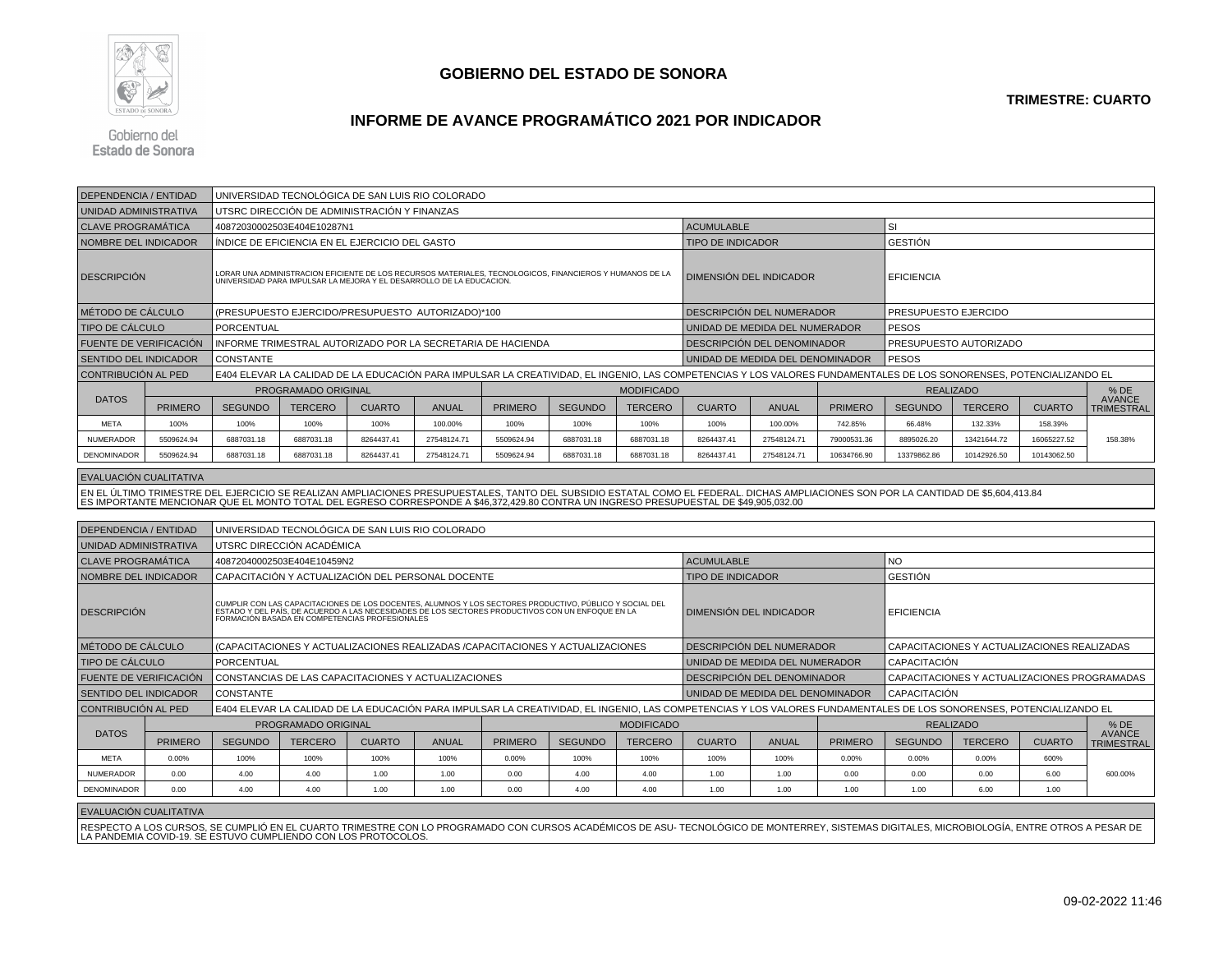

# **INFORME DE AVANCE PROGRAMÁTICO 2021 POR INDICADOR**

Gobierno del Estado de Sonora

| <b>DEPENDENCIA / ENTIDAD</b> |                | UNIVERSIDAD TECNOLÓGICA DE SAN LUIS RIO COLORADO                                                                                                                    |                            |                                                  |              |                                                                                                                                                                                                                                     |                |                           |                                                                                                                                                                                          |              |                |                               |                                                |               |                             |  |  |
|------------------------------|----------------|---------------------------------------------------------------------------------------------------------------------------------------------------------------------|----------------------------|--------------------------------------------------|--------------|-------------------------------------------------------------------------------------------------------------------------------------------------------------------------------------------------------------------------------------|----------------|---------------------------|------------------------------------------------------------------------------------------------------------------------------------------------------------------------------------------|--------------|----------------|-------------------------------|------------------------------------------------|---------------|-----------------------------|--|--|
| UNIDAD ADMINISTRATIVA        |                |                                                                                                                                                                     | UTSRC DIRECCIÓN ACADÉMICA  |                                                  |              |                                                                                                                                                                                                                                     |                |                           |                                                                                                                                                                                          |              |                |                               |                                                |               |                             |  |  |
| <b>CLAVE PROGRAMATICA</b>    |                |                                                                                                                                                                     | 40872040002503E404E10459N2 |                                                  |              |                                                                                                                                                                                                                                     |                |                           | <b>ACUMULABLE</b>                                                                                                                                                                        |              |                | SI                            |                                                |               |                             |  |  |
| <b>NOMBRE DEL INDICADOR</b>  |                | <b>EVENTOS</b>                                                                                                                                                      |                            |                                                  |              |                                                                                                                                                                                                                                     |                |                           | <b>TIPO DE INDICADOR</b>                                                                                                                                                                 |              |                | GESTIÓN                       |                                                |               |                             |  |  |
| <b>DESCRIPCIÓN</b>           |                |                                                                                                                                                                     |                            | REALIZACIÓN DE EVENTOS ACADÉMICOS POR CADA ÁREA  |              |                                                                                                                                                                                                                                     |                |                           | DIMENSIÓN DEL INDICADOR                                                                                                                                                                  |              |                | <b>EFICIENCIA</b>             |                                                |               |                             |  |  |
| MÉTODO DE CÁLCULO            |                |                                                                                                                                                                     |                            |                                                  |              | (TOTAL DE EVENTOS REALIZADOS EN EL AÑO/TOTAL DE EVENTOS PROGRAMADOS EN EL AÑO)*100                                                                                                                                                  |                | DESCRIPCIÓN DEL NUMERADOR |                                                                                                                                                                                          |              |                | EVENTOS ACADEMICOS REALIZADOS |                                                |               |                             |  |  |
| TIPO DE CÁLCULO              |                | PORCENTUAL                                                                                                                                                          |                            |                                                  |              |                                                                                                                                                                                                                                     |                |                           | UNIDAD DE MEDIDA DEL NUMERADOR                                                                                                                                                           |              |                | <b>EVENTO</b>                 |                                                |               |                             |  |  |
| FUENTE DE VERIFICACIÓN       |                |                                                                                                                                                                     |                            | PROGRAMACION ACADEMICA DE EVENTOS                |              |                                                                                                                                                                                                                                     |                |                           | DESCRIPCIÓN DEL DENOMINADOR                                                                                                                                                              |              |                |                               | EVENTOS ACADEMICOS PROGRAMADOS                 |               |                             |  |  |
| <b>SENTIDO DEL INDICADOR</b> |                | <b>ASCENDENTE</b>                                                                                                                                                   |                            |                                                  |              |                                                                                                                                                                                                                                     |                |                           | UNIDAD DE MEDIDA DEL DENOMINADOR                                                                                                                                                         |              |                | <b>EVENTO</b>                 |                                                |               |                             |  |  |
| <b>CONTRIBUCION AL PED</b>   |                | E404 ELEVAR LA CALIDAD DE LA EDUCACIÓN PARA IMPULSAR LA CREATIVIDAD, EL INGENIO, LAS COMPETENCIAS Y LOS VALORES FUNDAMENTALES DE LOS SONORENSES, POTENCIALIZANDO EL |                            |                                                  |              |                                                                                                                                                                                                                                     |                |                           |                                                                                                                                                                                          |              |                |                               |                                                |               |                             |  |  |
|                              |                |                                                                                                                                                                     | PROGRAMADO ORIGINAL        |                                                  |              |                                                                                                                                                                                                                                     |                | <b>MODIFICADO</b>         |                                                                                                                                                                                          |              |                |                               | <b>REALIZADO</b>                               |               | $%$ DE<br><b>AVANCE</b>     |  |  |
| <b>DATOS</b>                 | <b>PRIMERO</b> | <b>SEGUNDO</b>                                                                                                                                                      | <b>TERCERO</b>             | <b>CUARTO</b>                                    | <b>ANUAL</b> | <b>PRIMERO</b>                                                                                                                                                                                                                      | <b>SEGUNDO</b> | <b>TERCERO</b>            | <b>CUARTO</b><br><b>ANUAL</b>                                                                                                                                                            |              | <b>PRIMERO</b> | <b>SEGUNDO</b>                | <b>TERCERO</b>                                 | <b>CUARTO</b> |                             |  |  |
| <b>META</b>                  | 100%           | 100%                                                                                                                                                                | 100%                       | 100%                                             | 100.00%      | 100%                                                                                                                                                                                                                                | 100%           | 100%                      | 100%                                                                                                                                                                                     | 100.00%      | 36.36%         | 0.00%                         | 0.00%                                          | 316,67%       | <b>TRIMESTRAL</b>           |  |  |
| NUMERADOR                    | 4.00           | 2.00                                                                                                                                                                | 3.00                       | 6.00                                             | 15.00        | 4.00                                                                                                                                                                                                                                | 2.00           | 3.00                      | 6.00                                                                                                                                                                                     | 15.00        | 4.00           | 0.00                          | 0.00                                           | 19.00         | 316.66%                     |  |  |
| <b>DENOMINADOR</b>           | 4.00           | 2.00                                                                                                                                                                | 3.00                       | 6.00                                             | 15.00        | 4.00                                                                                                                                                                                                                                | 2.00           | 3.00                      | 6.00                                                                                                                                                                                     | 15.00        | 11.00          | 7.00                          | 15.00                                          | 6.00          |                             |  |  |
| EVALUACIÓN CUALITATIVA       |                |                                                                                                                                                                     |                            |                                                  |              |                                                                                                                                                                                                                                     |                |                           |                                                                                                                                                                                          |              |                |                               |                                                |               |                             |  |  |
|                              |                |                                                                                                                                                                     |                            |                                                  |              |                                                                                                                                                                                                                                     |                |                           | CON RESPECTO A LOS EVENTOS ACADÉMICOS DE LOS PROGRAMAS EDUCATIVO EN EL CUARTO TRIMESTRE, SE HABÍAN PROGRAMADO POCOS POR LA PANDEMIA, SIN EMBARGO, SE CUMPLIERON 19 EVENTOS. ENTRE ELLOS: |              |                |                               |                                                |               |                             |  |  |
|                              |                |                                                                                                                                                                     |                            |                                                  |              |                                                                                                                                                                                                                                     |                |                           | PRESENTACIONES DE PROYECTOS INTEGRADORES, PROYECTOS DE ESTADÍA DE TSU, EXPRIME, TECNOLOGÍA DE ALIMENTOS, SEMANA DE NEGOCIOS, ENTRE OTROS                                                 |              |                |                               |                                                |               |                             |  |  |
|                              |                |                                                                                                                                                                     |                            |                                                  |              |                                                                                                                                                                                                                                     |                |                           |                                                                                                                                                                                          |              |                |                               |                                                |               |                             |  |  |
| <b>DEPENDENCIA / ENTIDAD</b> |                |                                                                                                                                                                     |                            | UNIVERSIDAD TECNOLÓGICA DE SAN LUIS RIO COLORADO |              |                                                                                                                                                                                                                                     |                |                           |                                                                                                                                                                                          |              |                |                               |                                                |               |                             |  |  |
| UNIDAD ADMINISTRATIVA        |                |                                                                                                                                                                     | UTSRC DIRECCIÓN ACADÉMICA  |                                                  |              |                                                                                                                                                                                                                                     |                |                           |                                                                                                                                                                                          |              |                |                               |                                                |               |                             |  |  |
| <b>CLAVE PROGRAMÁTICA</b>    |                |                                                                                                                                                                     | 40872040002503E404E10459N2 |                                                  |              |                                                                                                                                                                                                                                     |                |                           | <b>ACUMULABLE</b>                                                                                                                                                                        |              |                | <b>NO</b>                     |                                                |               |                             |  |  |
| NOMBRE DEL INDICADOR         |                | ÍNDICE DE REPROBACIÓN                                                                                                                                               |                            |                                                  |              |                                                                                                                                                                                                                                     |                |                           | <b>GESTIÓN</b><br><b>TIPO DE INDICADOR</b>                                                                                                                                               |              |                |                               |                                                |               |                             |  |  |
| <b>DESCRIPCIÓN</b>           |                |                                                                                                                                                                     |                            |                                                  |              | l CUMPLIR CON LAS EXPECTATIVAS DE LOS ALUMNOS UNIVERSITARIOS, PERSONAL DOCENTE Y LOS SECTORES PRODUCTIVO,<br>  PÚBLICO Y SOCIAL DEL ESTADO Y DEL PAÍS, MEDIANTE EL DESARROLLO DE PROGRAMAS EDUCATIVOS DE CALIDAD CON<br>  ENFOQUE E |                |                           | DIMENSIÓN DEL INDICADOR                                                                                                                                                                  |              |                | <b>EFICIENCIA</b>             |                                                |               |                             |  |  |
| MÉTODO DE CÁLCULO            |                |                                                                                                                                                                     |                            |                                                  |              | SUMA DE TOTAL DE LOS TRES PERÍODOS DE LOS ALUMNOS REPROBADOS EN LAS MATERIAS /                                                                                                                                                      |                |                           | DESCRIPCIÓN DEL NUMERADOR                                                                                                                                                                |              |                |                               | SUMA TOTAL DE LOS TRES PERIODOS DE LOS ALUMNOS |               |                             |  |  |
| TIPO DE CÁLCULO              |                | <b>PORCENTUAL</b>                                                                                                                                                   |                            |                                                  |              |                                                                                                                                                                                                                                     |                |                           | UNIDAD DE MEDIDA DEL NUMERADOR                                                                                                                                                           |              |                | <b>ALUMNADO</b>               |                                                |               |                             |  |  |
| FUENTE DE VERIFICACIÓN       |                |                                                                                                                                                                     |                            | BASE DE DATOS INTERNA DE SISTEMA DE CONTROL      |              |                                                                                                                                                                                                                                     |                |                           | DESCRIPCIÓN DEL DENOMINADOR                                                                                                                                                              |              |                |                               | SUMA TOTAL DE LOS TRES PERIODOS DE LOS ALUMNOS |               |                             |  |  |
| SENTIDO DEL INDICADOR        |                | <b>DESCENDENTE</b>                                                                                                                                                  |                            |                                                  |              |                                                                                                                                                                                                                                     |                |                           | UNIDAD DE MEDIDA DEL DENOMINADOR                                                                                                                                                         |              |                | <b>ALUMNADO</b>               |                                                |               |                             |  |  |
| <b>CONTRIBUCIÓN AL PED</b>   |                |                                                                                                                                                                     |                            |                                                  |              |                                                                                                                                                                                                                                     |                |                           | E404 ELEVAR LA CALIDAD DE LA EDUCACIÓN PARA IMPULSAR LA CREATIVIDAD, EL INGENIO, LAS COMPETENCIAS Y LOS VALORES FUNDAMENTALES DE LOS SONORENSES, POTENCIALIZANDO EL                      |              |                |                               |                                                |               |                             |  |  |
|                              |                |                                                                                                                                                                     | PROGRAMADO ORIGINAL        |                                                  |              |                                                                                                                                                                                                                                     |                | <b>MODIFICADO</b>         |                                                                                                                                                                                          |              |                |                               | <b>REALIZADO</b>                               |               | $%$ DE                      |  |  |
| <b>DATOS</b>                 | <b>PRIMERO</b> | <b>SEGUNDO</b>                                                                                                                                                      | <b>TERCERO</b>             | <b>CUARTO</b>                                    | <b>ANUAL</b> | <b>PRIMERO</b>                                                                                                                                                                                                                      | <b>SEGUNDO</b> | <b>TERCERO</b>            | <b>CUARTO</b>                                                                                                                                                                            | <b>ANUAL</b> | <b>PRIMERO</b> | <b>SEGUNDO</b>                | <b>TERCERO</b>                                 | <b>CUARTO</b> | <b>AVANCE</b><br>TRIMESTRAL |  |  |
| <b>META</b>                  | 0.00%          | 2.99%                                                                                                                                                               | 3.03%                      | 2.96%                                            | 2.96%        | 0.00%                                                                                                                                                                                                                               | 2.99%          | 3.03%                     | 2.96%                                                                                                                                                                                    | 2.96%        | 0.00%          | 2.09%                         | 2.96%                                          | 2.92%         |                             |  |  |
| NUMERADOR                    | 0.00           | 31.00                                                                                                                                                               | 28.00                      | 33.00                                            | 33.00        | 0.00                                                                                                                                                                                                                                | 31.00          | 28.00                     | 33.00                                                                                                                                                                                    | 33.00        | 0.00           | 21.00                         | 27.00                                          | 29.00         | 100.00%                     |  |  |
| DENOMINADOR                  | 0.00           | 1038.00                                                                                                                                                             | 925.00                     | 1116.00                                          | 1116.00      | 0.00                                                                                                                                                                                                                                | 1038.00        | 925.00                    | 1116.00                                                                                                                                                                                  | 1116.00      | 0.00           | 1004.00                       | 912.00                                         | 994.00        |                             |  |  |
| EVALUACIÓN CUALITATIVA       |                |                                                                                                                                                                     |                            |                                                  |              |                                                                                                                                                                                                                                     |                |                           |                                                                                                                                                                                          |              |                |                               |                                                |               |                             |  |  |
|                              |                |                                                                                                                                                                     |                            |                                                  |              |                                                                                                                                                                                                                                     |                |                           | SE CONSIDERA EL 3% DE MANERA CUATRIMESTRAL, LO QUE NOS DA UN 9% ANUAL. EN EL CUARTO TRIMESTRE NOS DA UN 2.92% DE BAJAS POR REPROBACIÓN, AL CIERRE DEL MES DE DICIEMBRE 2021.             |              |                |                               |                                                |               |                             |  |  |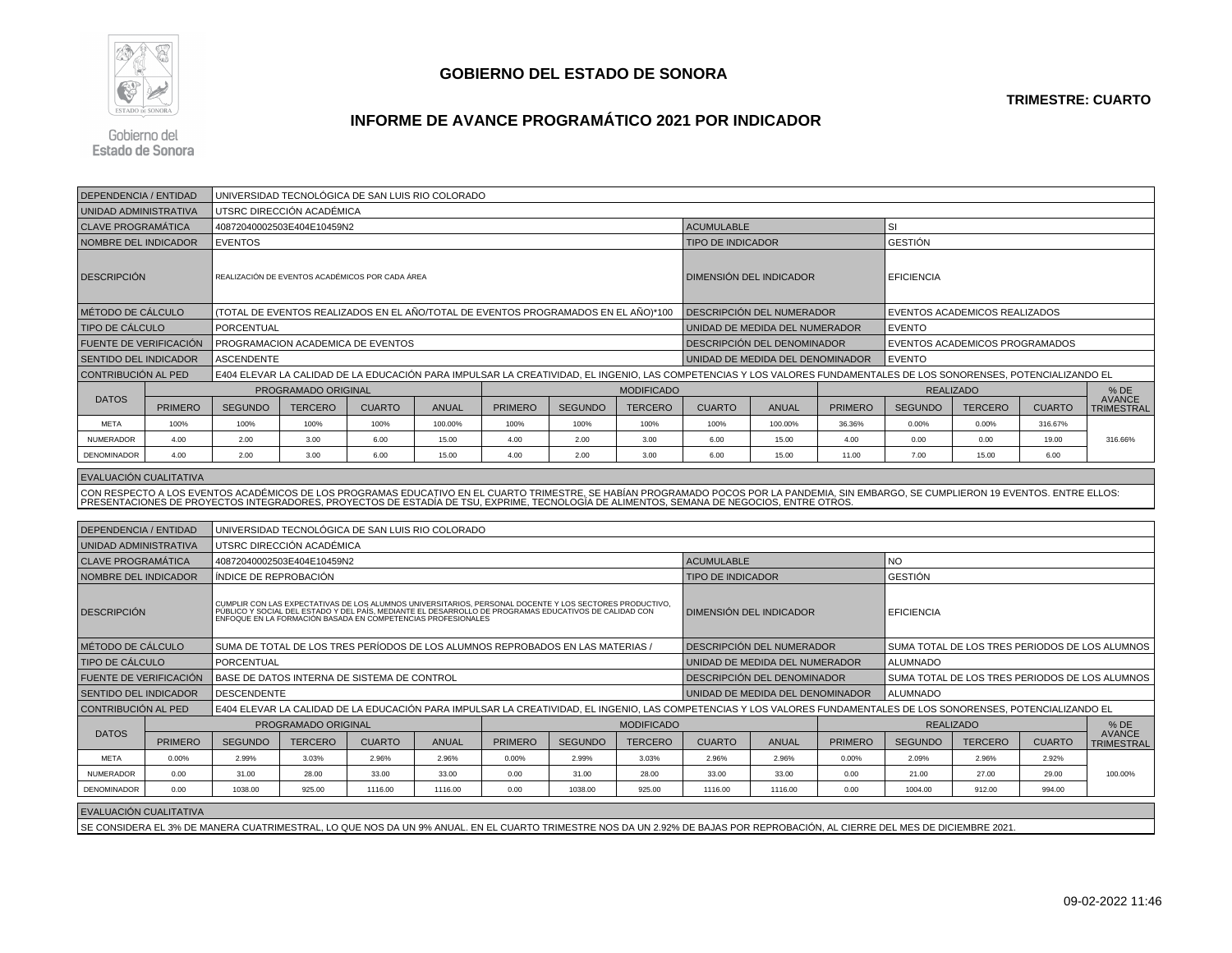

#### **TRIMESTRE: CUARTO**

# **INFORME DE AVANCE PROGRAMÁTICO 2021 POR INDICADOR**

Gobierno del **Estado de Sonora** 

| <b>DEPENDENCIA / ENTIDAD</b>                                              |                |                                                                                                                                                                                                                                  | UNIVERSIDAD TECNOLÓGICA DE SAN LUIS RIO COLORADO |               |              |                                                                                                                                                                                                                   |                |                                  |                                |                                                |                                             |                  |                                            |               |                                    |  |
|---------------------------------------------------------------------------|----------------|----------------------------------------------------------------------------------------------------------------------------------------------------------------------------------------------------------------------------------|--------------------------------------------------|---------------|--------------|-------------------------------------------------------------------------------------------------------------------------------------------------------------------------------------------------------------------|----------------|----------------------------------|--------------------------------|------------------------------------------------|---------------------------------------------|------------------|--------------------------------------------|---------------|------------------------------------|--|
| UNIDAD ADMINISTRATIVA                                                     |                |                                                                                                                                                                                                                                  | UTSRC DIRECCIÓN ACADÉMICA                        |               |              |                                                                                                                                                                                                                   |                |                                  |                                |                                                |                                             |                  |                                            |               |                                    |  |
| <b>CLAVE PROGRAMÁTICA</b>                                                 |                |                                                                                                                                                                                                                                  | 40872040002503E404E10459N2                       |               |              |                                                                                                                                                                                                                   |                |                                  | <b>ACUMULABLE</b>              |                                                |                                             | <b>NO</b>        |                                            |               |                                    |  |
| NOMBRE DEL INDICADOR                                                      |                |                                                                                                                                                                                                                                  |                                                  |               |              | PLÁTICAS. CURSOS O TALLERES SOBRE LA PERSPECTIVA DE GÉNERO DENTRO DE LA                                                                                                                                           |                |                                  |                                | <b>ESTRATÉGICO</b><br><b>TIPO DE INDICADOR</b> |                                             |                  |                                            |               |                                    |  |
| <b>DESCRIPCIÓN</b>                                                        |                | TRABAJO.                                                                                                                                                                                                                         |                                                  |               |              | CONCIENTIZAR A LA INSTITUCIÓN EN LA MEJORA RESPECTO A LA ACCESIBILIDAD, DIVERSIDAD, PERSPECTIVA E IGUALDAD DE<br>GÉNERO EN MATERIA DE PLÁTICAS REFERENTES A CONTRATACIÓN, DESARROLLO PROFESIONAL Y CONDICIONES DE |                | <b>DIMENSIÓN DEL INDICADOR</b>   |                                |                                                | <b>EFICACIA</b>                             |                  |                                            |               |                                    |  |
| MÉTODO DE CÁLCULO                                                         |                |                                                                                                                                                                                                                                  |                                                  |               |              | (PLATICAS, CURSOS O TALLERES REALIZADOS POR TRIMESTRE/ PLATICAS, CURSOS O TALLERES                                                                                                                                |                |                                  | DESCRIPCIÓN DEL NUMERADOR      |                                                |                                             |                  | PLATICAS, CURSOS O TALLERES REALIZADOS POR |               |                                    |  |
| <b>TIPO DE CÁLCULO</b>                                                    |                | <b>PORCENTUAL</b>                                                                                                                                                                                                                |                                                  |               |              |                                                                                                                                                                                                                   |                |                                  | UNIDAD DE MEDIDA DEL NUMERADOR |                                                |                                             | <b>CURSO</b>     |                                            |               |                                    |  |
| <b>FUENTE DE VERIFICACIÓN</b>                                             |                |                                                                                                                                                                                                                                  |                                                  |               |              | PROGRAMACION ANUAL DE PLATICAS, CURSOS Y TALLERES SOBRE PERSPECTIVA DE GENERO                                                                                                                                     |                | DESCRIPCIÓN DEL DENOMINADOR      |                                |                                                | PLATICAS, CURSOS O TALLERES PROGRAMADOS POR |                  |                                            |               |                                    |  |
| <b>SENTIDO DEL INDICADOR</b>                                              |                | <b>ASCENDENTE</b>                                                                                                                                                                                                                |                                                  |               |              |                                                                                                                                                                                                                   |                | UNIDAD DE MEDIDA DEL DENOMINADOR |                                |                                                | <b>CURSO</b>                                |                  |                                            |               |                                    |  |
| CONTRIBUCIÓN AL PED                                                       |                | E404 ELEVAR LA CALIDAD DE LA EDUCACIÓN PARA IMPULSAR LA CREATIVIDAD. EL INGENIO, LAS COMPETENCIAS Y LOS VALORES FUNDAMENTALES DE LOS SONORENSES, POTENCIALIZANDO EL                                                              |                                                  |               |              |                                                                                                                                                                                                                   |                |                                  |                                |                                                |                                             |                  |                                            |               |                                    |  |
|                                                                           |                | PROGRAMADO ORIGINAL                                                                                                                                                                                                              |                                                  |               |              |                                                                                                                                                                                                                   |                | <b>MODIFICADO</b>                |                                |                                                |                                             | <b>REALIZADO</b> |                                            |               | $%$ DE                             |  |
| <b>DATOS</b>                                                              | <b>PRIMERO</b> | <b>SEGUNDO</b>                                                                                                                                                                                                                   | <b>TERCERO</b>                                   | <b>CUARTO</b> | <b>ANUAL</b> | <b>PRIMERO</b>                                                                                                                                                                                                    | <b>SEGUNDO</b> | <b>TERCERO</b>                   | <b>CUARTO</b>                  | <b>ANUAL</b>                                   | <b>PRIMERO</b>                              | <b>SEGUNDO</b>   | <b>TERCERO</b>                             | <b>CUARTO</b> | <b>AVANCE</b><br><b>TRIMESTRAL</b> |  |
| <b>META</b>                                                               | 100%           | 100%                                                                                                                                                                                                                             | 100%                                             | 100%          | 100%         | 100%                                                                                                                                                                                                              | 100%           | 100%                             | 100%                           | 100%                                           | 50%                                         | 100%             | 100%                                       | 100%          |                                    |  |
| <b>NUMERADOR</b>                                                          | 2.00           | 1.00                                                                                                                                                                                                                             | 1.00                                             | 1.00          | 1.00         | 2.00                                                                                                                                                                                                              | 1.00           | 1.00                             | 1.00                           | 1.00                                           | 1.00                                        | 1.00             | 1.00                                       | 1.00          | 100.00%                            |  |
| <b>DENOMINADOR</b>                                                        | 2.00           | 1.00                                                                                                                                                                                                                             | 1.00                                             | 1.00          | 1.00         | 2.00                                                                                                                                                                                                              | 1.00           | 1.00                             | 1.00                           | 1.00                                           | 2.00                                        | 1.00             | 1.00                                       | 1.00          |                                    |  |
| EVALUACIÓN CUALITATIVA                                                    |                |                                                                                                                                                                                                                                  |                                                  |               |              |                                                                                                                                                                                                                   |                |                                  |                                |                                                |                                             |                  |                                            |               |                                    |  |
| SOCIALES.                                                                 |                | EL DÍA 25 DE NOVIEMBRE DE 2021 SE CONMEMORÓ EL DÍA INTERNACIONAL PARA ELIMINAR LA VIOLENCIA CONTRA LAS MUJERES Y NIÑAS (DÍA NARANJA), POR LO QUE A TRAVÉS DEL DEPARTAMENTO PSICOPEDAGÓGICO SE<br>∣REALIZÓ UN VIDEO PSICOEDUCATIV |                                                  |               |              |                                                                                                                                                                                                                   |                |                                  |                                |                                                |                                             |                  |                                            |               |                                    |  |
|                                                                           |                |                                                                                                                                                                                                                                  |                                                  |               |              |                                                                                                                                                                                                                   |                |                                  |                                |                                                |                                             |                  |                                            |               |                                    |  |
| UNIVERSIDAD TECNOLÓGICA DE SAN LUIS RIO COLORADO<br>DEPENDENCIA / ENTIDAD |                |                                                                                                                                                                                                                                  |                                                  |               |              |                                                                                                                                                                                                                   |                |                                  |                                |                                                |                                             |                  |                                            |               |                                    |  |
| <b>ILINUDAD ADMINICTDATIVA</b>                                            |                |                                                                                                                                                                                                                                  | <b>ITODO DIDEOQIÓN AO ADÉMIO A</b>               |               |              |                                                                                                                                                                                                                   |                |                                  |                                |                                                |                                             |                  |                                            |               |                                    |  |

| UNIDAD ADMINISTRATIVA                            |                                                                                               |                                           | UTSRC DIRECCIÓN ACADÉMICA                                                                                                                                           |               |              |                |                |                                |                                    |                                  |                 |                                  |                                           |               |                             |  |
|--------------------------------------------------|-----------------------------------------------------------------------------------------------|-------------------------------------------|---------------------------------------------------------------------------------------------------------------------------------------------------------------------|---------------|--------------|----------------|----------------|--------------------------------|------------------------------------|----------------------------------|-----------------|----------------------------------|-------------------------------------------|---------------|-----------------------------|--|
| <b>CLAVE PROGRAMÁTICA</b>                        |                                                                                               |                                           | 40872040002503E404E10459N2                                                                                                                                          |               |              |                |                |                                | <b>ACUMULABLE</b>                  |                                  |                 | <b>NO</b>                        |                                           |               |                             |  |
|                                                  | PORCENTAJE DE SATISFACCIÓN SOBRE EL PROCESO DE PROGRAMACIÓN ACADÉMICA<br>NOMBRE DEL INDICADOR |                                           |                                                                                                                                                                     |               |              |                |                |                                |                                    |                                  |                 | <b>GESTIÓN</b>                   |                                           |               |                             |  |
| <b>DESCRIPCIÓN</b>                               |                                                                                               |                                           | EL SERVICIO QUE SE ENTREGA A LOS CLIENTES DURANTE EL PROCESO POR CUATRIMESTRE CONTRA LAS EXPECTATIVAS QUE  <br>TIENEN LOS CLIENTES SOBRE EL MISMO.                  |               |              |                |                | <b>DIMENSIÓN DEL INDICADOR</b> |                                    |                                  | <b>EFICACIA</b> |                                  |                                           |               |                             |  |
| MÉTODO DE CÁLCULO                                |                                                                                               |                                           | SATISFACCIÓN DEL CLIENTE SOBRE EL PROCESO = (LAS EXPECTATIVAS DE LOS CLIENTES/ EL                                                                                   |               |              |                |                |                                | <b>DESCRIPCIÓN DEL NUMERADOR</b>   |                                  |                 | LAS EXPECTATIVAS DE LOS CLIENTES |                                           |               |                             |  |
|                                                  | <b>TIPO DE CÁLCULO</b><br><b>PORCENTUAL</b>                                                   |                                           |                                                                                                                                                                     |               |              |                |                |                                |                                    | I UNIDAD DE MEDIDA DEL NUMERADOR |                 |                                  | <b>ENCUESTA</b>                           |               |                             |  |
| <b>FUENTE DE VERIFICACIÓN</b><br><b>ENCUESTA</b> |                                                                                               |                                           |                                                                                                                                                                     |               |              |                |                |                                | I DESCRIPCIÓN DEL DENOMINADOR      |                                  |                 |                                  | EL SERVICIO QUE SE ENTREGA A LOS CLIENTES |               |                             |  |
| <b>SENTIDO DEL INDICADOR</b>                     |                                                                                               | <b>ASCENDENTE</b>                         |                                                                                                                                                                     |               |              |                |                |                                | I UNIDAD DE MEDIDA DEL DENOMINADOR |                                  |                 | I ENCUESTA                       |                                           |               |                             |  |
| CONTRIBUCIÓN AL PED                              |                                                                                               |                                           | E404 ELEVAR LA CALIDAD DE LA EDUCACIÓN PARA IMPULSAR LA CREATIVIDAD, EL INGENIO, LAS COMPETENCIAS Y LOS VALORES FUNDAMENTALES DE LOS SONORENSES, POTENCIALIZANDO EL |               |              |                |                |                                |                                    |                                  |                 |                                  |                                           |               |                             |  |
|                                                  |                                                                                               | <b>MODIFICADO</b><br>PROGRAMADO ORIGINAL  |                                                                                                                                                                     |               |              |                |                |                                |                                    |                                  |                 | <b>REALIZADO</b>                 |                                           |               | $%$ DE                      |  |
| <b>DATOS</b>                                     | <b>PRIMERO</b>                                                                                | <b>SEGUNDO</b>                            | <b>TERCERO</b>                                                                                                                                                      | <b>CUARTO</b> | <b>ANUAL</b> | <b>PRIMERO</b> | <b>SEGUNDO</b> | <b>TERCERO</b>                 | <b>CUARTO</b>                      | <b>ANUAL</b>                     | <b>PRIMERO</b>  | <b>SEGUNDO</b>                   | <b>TERCERO</b>                            | <b>CUARTO</b> | AVANCE<br><b>TRIMESTRAL</b> |  |
| <b>META</b>                                      | 100%                                                                                          | 100%                                      | 100%                                                                                                                                                                | 0.00%         | 100%         | 100%           | 100%           | 100%                           | 0.00%                              | 100%                             | 100%            | 100%                             | 100%                                      | $0.00\%$      |                             |  |
| <b>NUMERADOR</b>                                 | 530.00                                                                                        | 530.00                                    | 530.00                                                                                                                                                              | 0.00          | 530.00       | 530.00         | 530.00         | 530.00                         | 0.00                               | 530.00                           | 530.00          | 530.00                           | 530.00                                    | 0.00          | 0.00%                       |  |
| DENOMINADOR                                      | 530.00                                                                                        | 530.00                                    | 530.00                                                                                                                                                              | 0.00          | 530.00       | 530.00         | 530.00         | 530.00                         | 0.00                               | 530.00                           | 530.00          | 530.00                           | 530.00                                    | 0.00          |                             |  |
| EVALUACIÓN CUALITATIVA                           |                                                                                               | . _ . _. _. _ _ _ _ _ _ _ _ _ _ _ _ _ _ _ |                                                                                                                                                                     |               |              |                |                |                                |                                    |                                  |                 |                                  |                                           |               |                             |  |

PARA EL CUARTO Y ÚLTIMO TRIMESTRE NO SE PROGRAMÓ NADA.